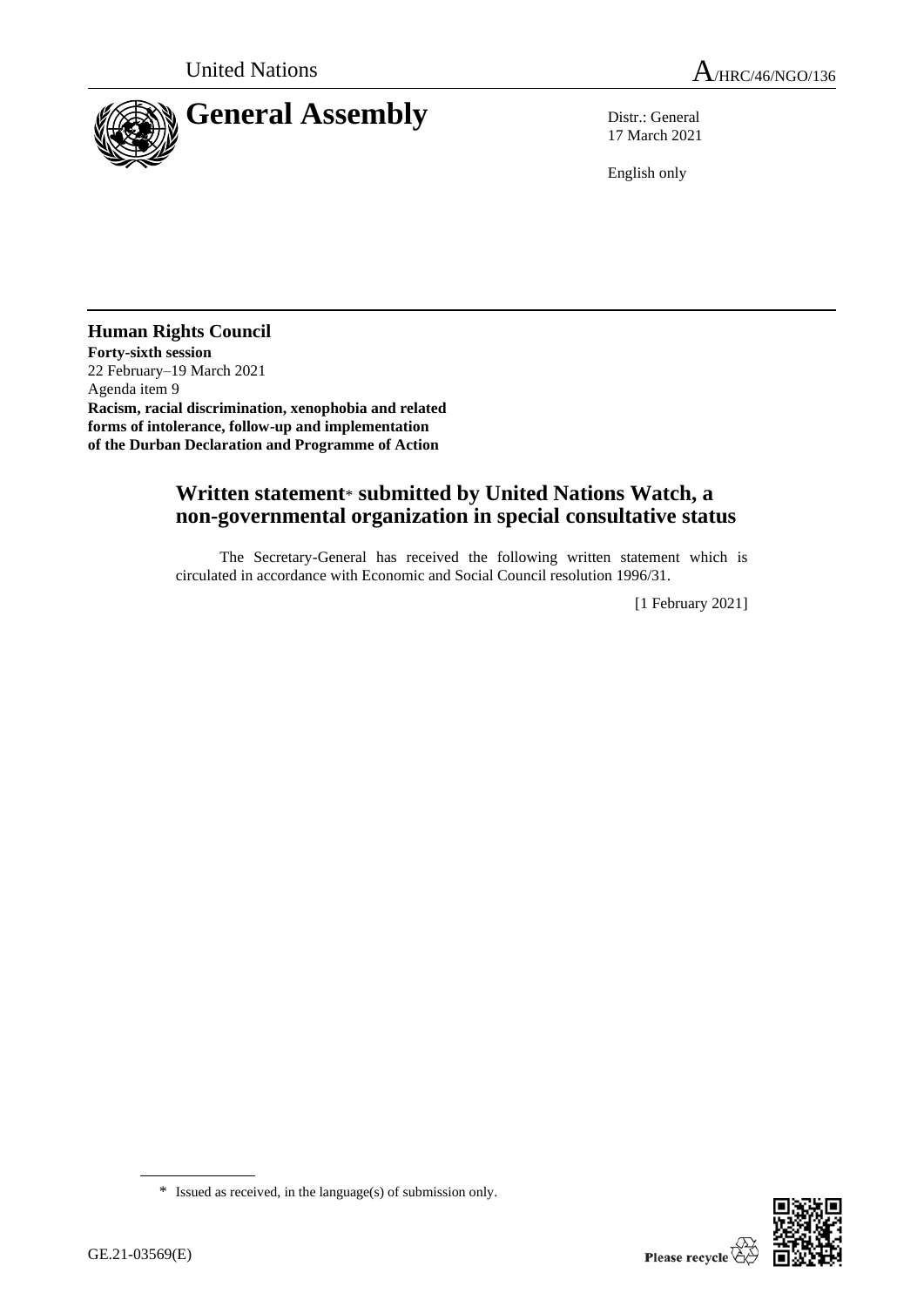## **United Nations Relief and Works Agency for Palestine Refugees in the Near East Staff Incitement of Antisemitism and Terrorism Violates United Nations Principles**

United Nations Watch is concerned by failure of the United Nations Relief and Works Agency for Palestine Refugees in the Near East (UNRWA) to adequately address and remedy the problem of incitement to antisemitism and terrorism among its staff. Between September 2015 and September 2019, UN Watch published six separate reports, which were widely publicized in the media, exposing a total of 100 UNRWA staff and school Facebook pages containing antisemitism and terrorist incitement. UN Watch submitted its April 2017 report directly to UNRWA Commissioner-General Pierre Krähenbühl, but never received any response. Regrettably, although UNRWA received our reports and is wellaware of the issues, it has not addressed the problem.

Aside from grossly violating UN and UNRWA internal policies concerning staff neutrality and impartiality, UNRWA staff incitement to antisemitism also breaches several provisions of the International Convention on the Elimination of all Forms of Racial Discrimination. UNRWA is technically not bound by that treaty as it is a UN entity and not a state, but it functions as a state when it provides educational services to Palestinian children in place of the Palestinian Authority or Hamas.

In August 2019, when the Committee on the Elimination of Racial Discrimination reviewed the State of Palestine, it criticized the existence of hate speech in "school curricula and textbooks" — which are those used by UNRWA — which it said "fuels hatred and may incite violence, particularly hate speech against Israelis, which at times also fuels antisemitism."<sup>1</sup> UNRWA disavowed this criticism, claiming it was directed at the Palestinian government, not at UNRWA, because the agency's textbooks come from the Palestinian Authority.

However, this assertion is belied by UNRWA's new complementary materials distributed to students during the coronavirus pandemic. The Institute for Monitoring Peace and Cultural Tolerance in School Education (IMPACT-se) recently exposed these materials as rife with problematic content, including incitement to violence and hatred and support for terrorism.<sup>2</sup> According to IMPACT-se director Marcus Sheff, the "UNRWA-created material is, in places, more extremist than PA material it complements."<sup>3</sup> UNRWA insisted the material was distributed by "mistake."<sup>4</sup> Significantly, these materials were prepared by UNRWA's antisemitic and terror-supporting staff.

According to UN Watch's research since 2015, UNRWA staff consistently profess antisemitism and support for terrorism on social media. This phenomenon is systemic and actually dates back to UNRWA's early days. In their new authoritative book "The War of Return", UNRWA experts Dr. Einat Wilf and Adi Schwartz describe the indoctrination in UNRWA schools in the 1960s, 70s and 80s:

<sup>&</sup>lt;sup>1</sup> Concluding observations on the combined initial and second periodic reports of the State of Palestine, United Nations Document CERD/C/PSE/CO/1-2, at 19 (c) (August 29, 2019).

<sup>2</sup> Itam Shalev, Review of UNRWA-Produced Study Materials in the Palestinian Territories, IMPACT-SE (January 2021), https://www.impact-se.org/wp-content/uploads/UNRWA-Produced-Study-Materials-in-the-Palestinian-Territories.pdf; see also Monitoring group: UNRWA textbooks glorify terror, deny Israel's existence, Times Of Israel (January 14, 2021), https://www.timesofisrael.com/monitoring-group-unrwa-textbooks-glorify-terror-deny-israelsexistence/.

<sup>3</sup> Id.

<sup>4</sup> UNRWA Improves Safeguards on Ensuring Adherence of Educational Materials with UN principles, UNRWA (January 14, 2021), https://www.unrwa.org/newsroom/official-statements/unrwa-improvessafeguards-ensuring-adherence-educational-materials-un.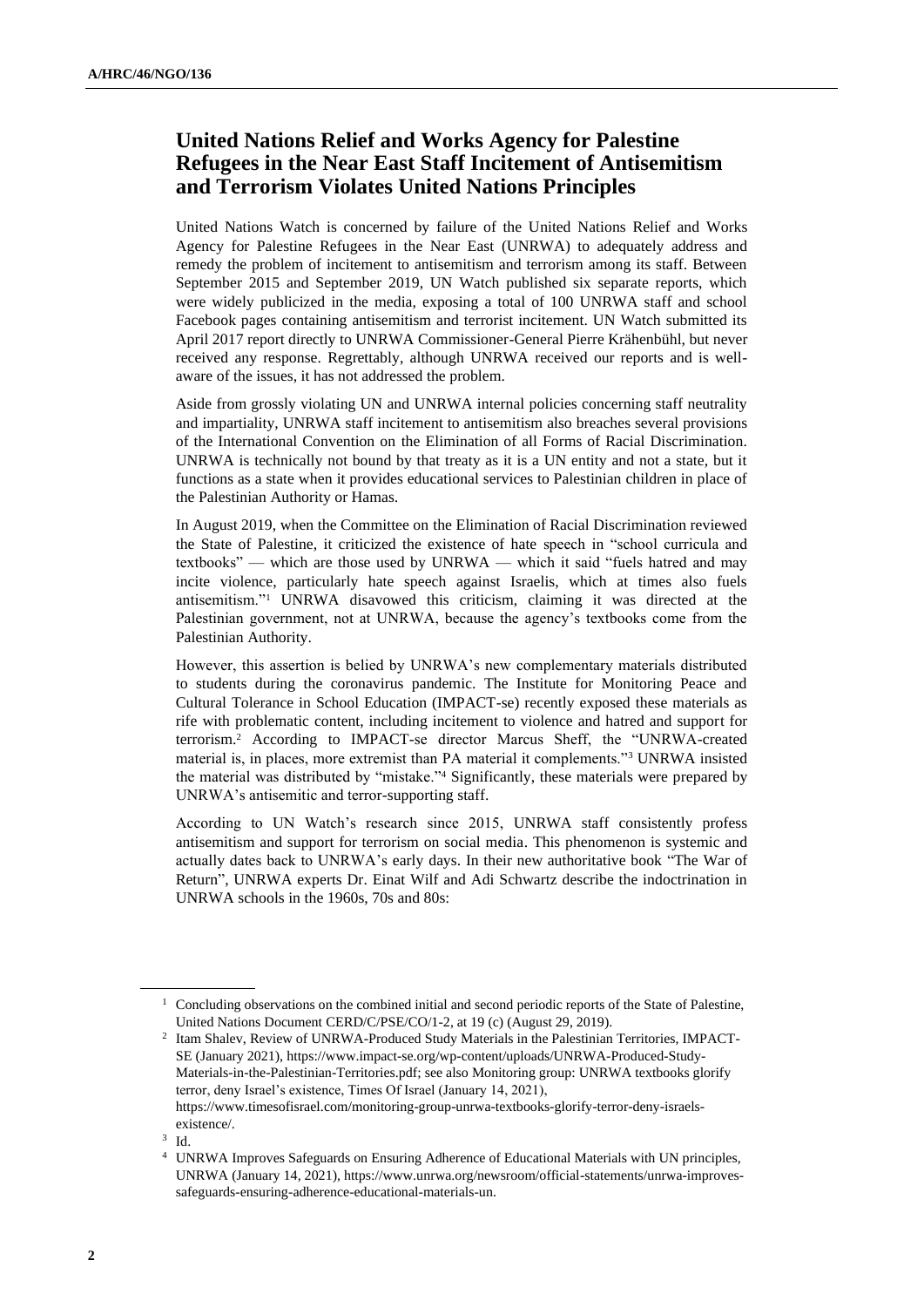The teachers were Palestinians — refugees and their offspring in the camps — who passed on their personal experiences. Pupils reported that their teachers were faithful to the national struggle…

UNRWA's schools repeatedly emphasized the idea of a violent return to the territory of the state of Israel…

All the maps of Palestine used in the schools showed the whole of Israel painted in black…

UNRWA's education system effectively became an instrument for the mobilization of the population of the camps for the Palestinian armed struggle…<sup>5</sup>

In contravention of international standards concerning racism in the classroom, where the norm is zero tolerance, UNRWA refuses to fire, and continues to employ schoolteachers, principals and other staffers who support terrorism and antisemitism. In other jurisdictions educators are routinely fired for incitement to antisemitism in cases comparable or even less severe to those published by UNRWA teachers.<sup>6</sup> Therefore, contrary to UNRWA's claim, it does not seem to have been a mistake that materials put together by UNRWA staff contained antisemitism and support for terrorism. It seems to be a pattern.

In a new report, UN Watch reveals 22 recent examples of antisemitic and terrorist-inciting UNRWA staff Facebook pages in Gaza, the West Bank, Lebanon and Jordan. These new examples include:

- Awed Abedallah, UNRWA Syrian Arab Republic (Syria) principal and teacher, who posted a "Map of Arab Palestine" that completely erases the State of Israel with text taking pride in Palestinian violence — "if the gunpowder shrieks…do not say there is thunder in the sky – those are Palestinians."<sup>7</sup>
- Ersaa Abedalraheem, UNRWA Syria English teacher, who posted a Hamas propaganda video inciting children to deny Israel's right to exist.<sup>8</sup> In the video, the Hamas journalist asks several Palestinian children what is the capital of Israel? The children repeatedly deny Israel's existence with responses such as "What Israel?" and "There is no Israel." The journalist even offers a prize to the children in exchange for saying that Jerusalem is Israel's capital, but they all refuse. The video is clearly directed at a child audience and aims to educate Palestinian children that Israel has no right to exist. The accompanying text — that there is "no such country as Israel" — reflects UNRWA teacher Abedalraheem's endorsement of this view.
- Ibrahim Sabbagh, UNRWA Syria English teacher who shared a propaganda video celebrating Palestinian violence with images of Hamas gunmen and children carrying weapons along with text that the Palestinian refugees will not remain

<sup>5</sup> Adi Schwartz and Einat Wilf, The War of Return, All Points Books (2020), pp. 122-126.

<sup>6</sup> See, e.g., Jordan Williams, Professor in Michigan placed on leave after discovery of 'racist, anti-Semitic and homophobic slurs,' The Hill (November 24, 2020), https://thehill.com/homenews/statewatch/527321-professor-in-michigan-placed-on-leave-after-discovery-of-racist-anti; New York private school fires teacher for anti-Israel posts, obscene gesture at rabbis, JNS (January 13, 2020), https://www.jns.org/new-york-private-school-fires-teacher-for-anti-israel-posts-obscene-gesture-atrabbis/; Matt Drake, Teacher sacked 'after gas chamber joke to Jewish pupils,' Independent (October 16, 2019), https://www.independent.co.uk/news/uk/home-news/teacher-sacked-gas-chambernewberries-primary-school-hertfordshire-a9157896.html; UK lecturer accused of anti-Semitism and Holocaust denial is dismissed, Times Of Israel (May 29, 2019), https://www.timesofisrael.com/uklecturer-accused-of-anti-semitism-holocaust-denial-is-dismissed/; Aaron Bandler, Australian University Fires Lecturer for Adding Swastika to Israeli Flag on Lecture Slide, Jewish Journal (February 15, 2019), https://jewishjournal.com/news/world/293990/australian-university-fireslecturer-for-adding-swastika-to-israeli-flag-on-lecture-slide/.

<sup>7</sup> Awad Abedalla, Facebook (January 31, 2020, 12:47 pm), https://www.facebook.com/photo.php?fbid=2765247483563468&set=a.596295090458729&type=3& theater.

<sup>8</sup> Ersaa Abedalraheem, Facebook (January 2, 2020, 9:52 pm), https://www.facebook.com/esraa.abedalraheem/posts/2549599028501039.